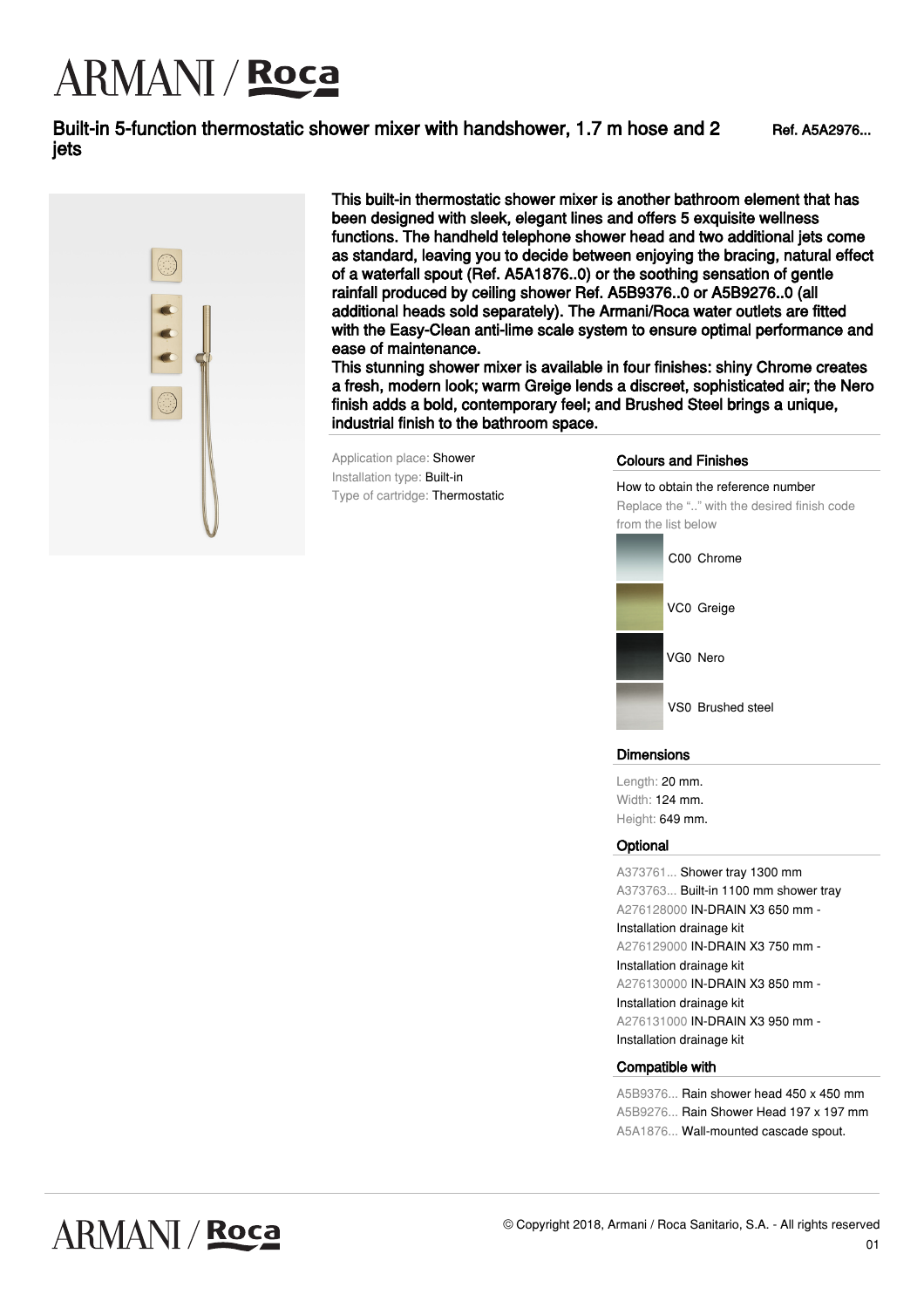## ARMANI / Roca

Built-in 5-function thermostatic shower mixer with handshower, 1.7 m hose and 2 jets Ref. A5A2976...

### Technical drawings